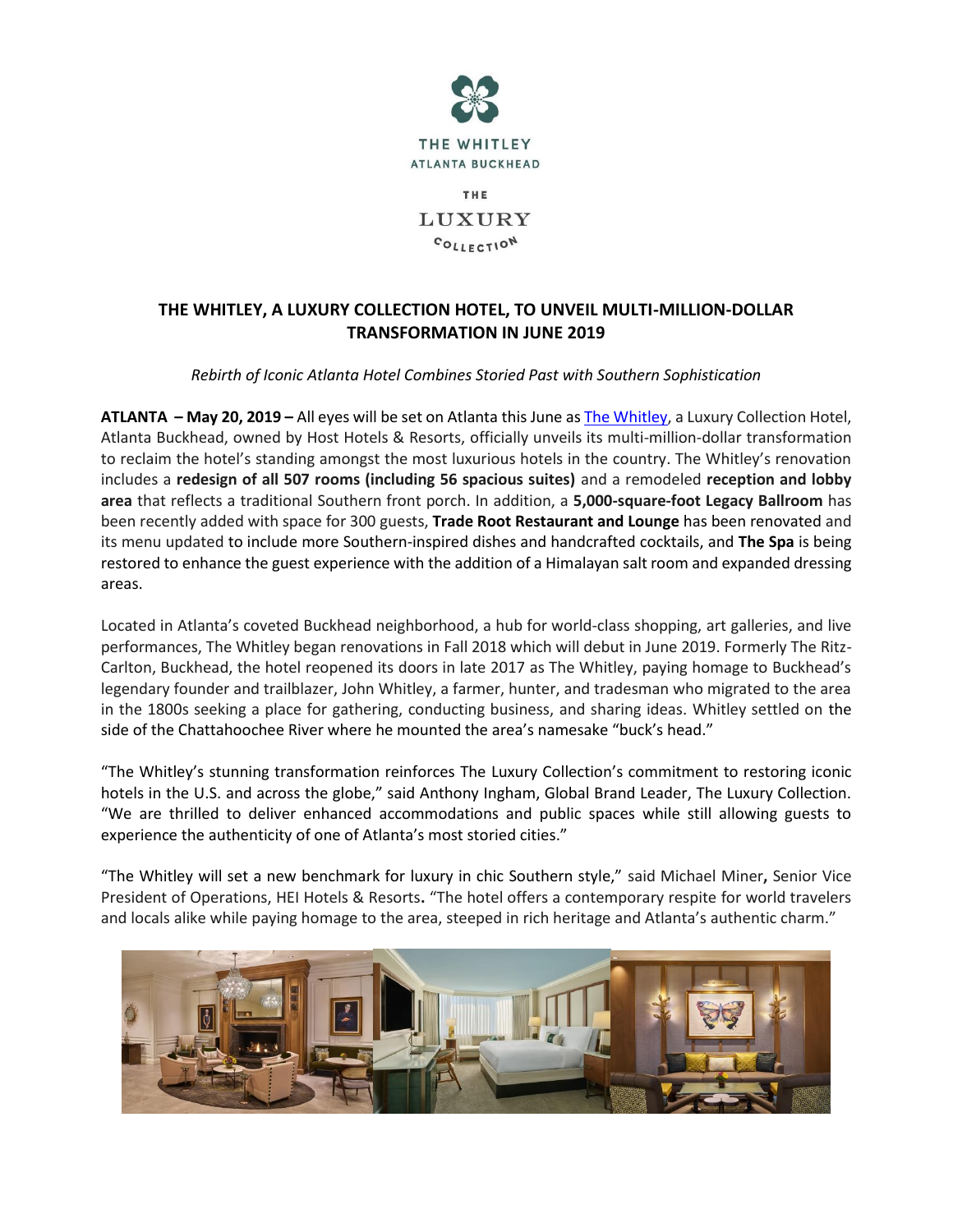## **The Whitley Lobby Greets Guests with Southern Hospitality**

Visitors seeking a break from the buzzing energy of Buckhead will be greeted like neighbors when they step inside The Whitley. The expanded lobby includes millwork panels and a blue ceiling above the registration desks modeled after a Southern home in addition to areas for reading, learning, relaxing or mingling. These designated areas include: the **Hearth Lounge,** where guests can share the day's news with a drink by the fire; the **Front Porch Lounge,** symbolic of quintessential Southern hospitality and sense of community; the **Explorers Library**, filled with unique artifacts and literature detailing the local history; and the **Sanctuary Lounge,** a cozy, chic sitting area with a life-size buck sculpture by local artist Kevin Chambers.

### **The Whitley's Design Concept Captures Nature with Indigenous Flair**

In re-envisioning the new Whitley, the Boston-based interior design firm, **Parker-Torres Design, Inc.,** sought to capture the "wild" land of Buckhead prior to becoming the metropolis it is today. The firm used refined furnishings accented by organic touches as a nod to the farming heritage of the land, and cool muted Earth tones of taupe, soft greens, and grey balanced by black. In addition, thoughtful metal and craft-artisan details are reminiscent of Whitley's blacksmithing forge. The design also incorporates art and custom wall coverings, as well as glass and metal antique chandeliers from Currey & Company and custom sconces by Alger Triton.

With the transformation underway for all guest rooms and suites, which range in size from **720 to 1,800 square feet,** every room will offer guests the opulent comforts of a luxurious living area and marble bathroom. Visitors can enjoy sweeping city views from the hotel's spacious rooms, elegantly appointed with rich mahogany hardwood floors, Italian marble vanities, luxury Frette linens, Byredo bath products, refreshment centers, honor bars and The Luxury Collection feather beds with 400-thread-count linens. Clublevel rooms and suites have access to **The Whitley Club Lounge** where guests can enjoy chef-created breakfasts, hors d'oeuvres, desserts, cocktails, wine and beer.

Guestrooms include a modern porch-like theme with woven raffia headboards, contemporized dogwood emblems, blue ceilings, and flora and fauna accents. As the local Buckhead neighborhood is an interconnected network of parks, trails, and green spaces, nature is reflected in the playfully curated bird artwork on the guestroom walls. The rooms also feature sketches of local notable figureheads that were brought to life and curated by Parker-Torres Design, with the assistance of SoHo Myriad Art Consulting.

The guestroom corridor features discreet buck racks in the lighting scones as an homage to the area's namesake. The carpet's "filtered light" design represents sunlight peeking through Georgia pines.

## **Meeting Spaces Abound at The Whitley on Peachtree Road**

The Whitley maintains Buckhead's historic purpose as a meeting space, serving as the premier location for business, leisure, meetings and events. Boasting **40,000 square feet** of customizable event space with **31 versatile set-ups,** The Whitley presents the perfect backdrop for intimate corporate retreats or large group meetings as well as memorable weddings, galas and lively social gatherings. Chief among the enhancements is the recent addition of a **5,000 square-foot Legacy Ballroom** with space for 300 guests, featuring 14-foot ceilings, crystal chandeliers, floor-to-ceiling windows and a private al fresco terrace.

#### **R&R—The Whitley Way**

Guests can melt away distractions in the tranquility of **The Spa**, an award-winning holistic haven, featuring a selection of treatments ranging from massages and facials to body scrubs and salon services. Following the renovation, The Spa will also include one of the only **Himalayan salt rooms** in an Atlanta hotel, a 75-squarefoot space custom-designed by Salt Chamber. The Spa amenities also include a state-of-the-art fitness center, junior-Olympic sized indoor pool and whirlpool, relaxation lounge, nail salon, couple's suite, sauna, and luxurious product lines like Eminence Organics Skin Care, Farmhouse Fresh, Dr. Dennis Gross Skincare and Kneipp.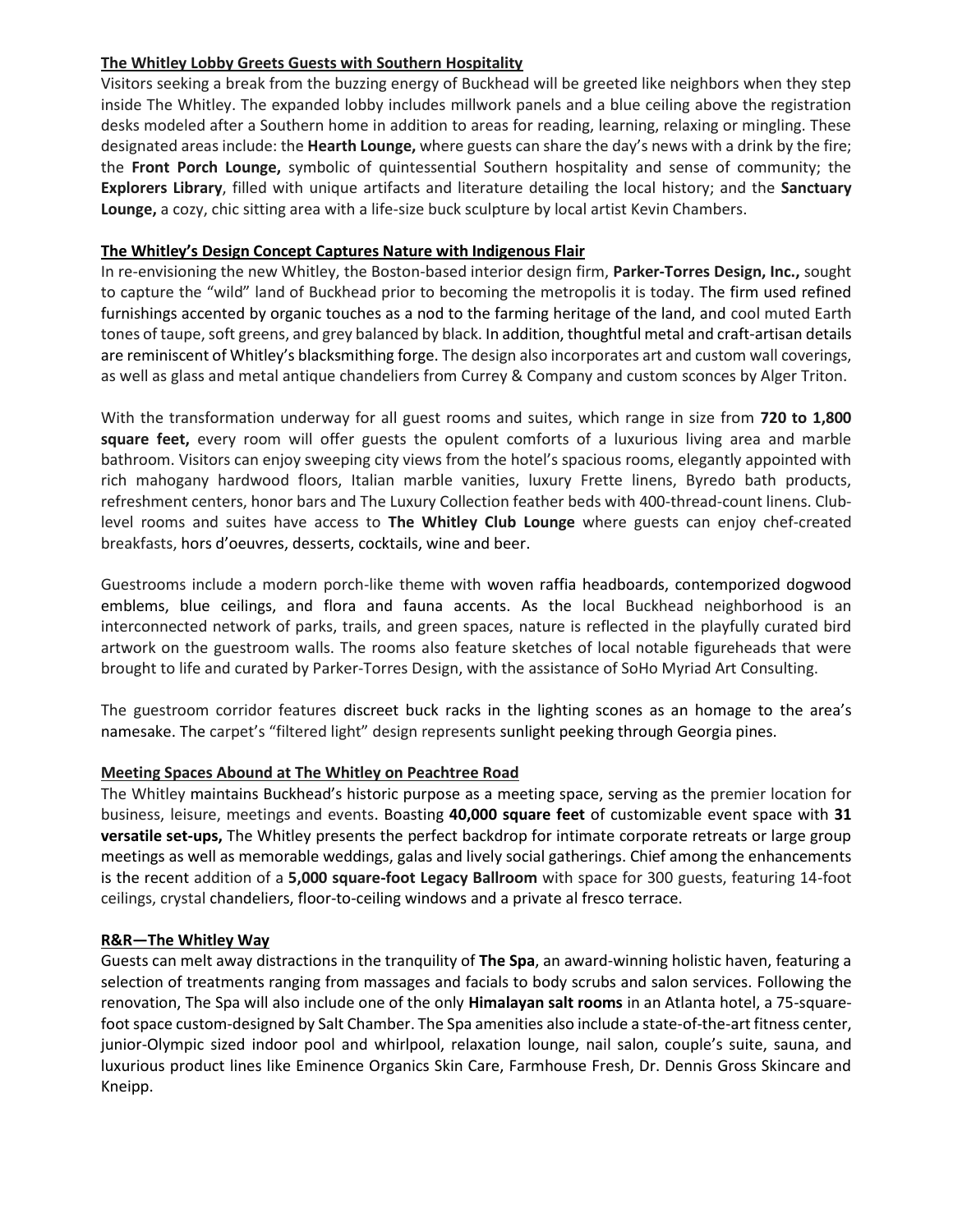#### **Southern Flavors at Trade Root Restaurant and Lounge**

Visitors seeking a taste of Southern cuisine can try **Trade Root Restaurant and Lounge,** led by **Executive Chef Marc Suennemann**. Trade Root embraces local tastes and sources regional ingredients, celebrating Southerninspired cuisine with seasonal dishes and handcrafted cocktails. Diners can enjoy Crab Cake Benedict, Fried Chicken & Waffles, Trade Root Farm Egg Frittata, and Lemon Poached Georgia Trout, to name a few. Guests can also indulge in 24-hour room service or head down to the lobby in the evening to enjoy a pecan bourbon tasting for an authentic Southern stay.

The hotel joins a growing portfolio of more than 100 Luxury Collection hotels and resorts worldwide under The Luxury Brand Portfolio of Marriott International. For more information, please visit [www.marriott.com/thewhitley](https://www.marriott.com/hotels/travel/atllu-the-whitley-a-luxury-collection-hotel-atlanta-buckhead/) or call 404-237-2700.

#### **About The Whitley**

Newly rebranded and situated in the heart of Atlanta's urban chic Buckhead neighborhood, The Whitley pays tribute to historic trailblazer and Buckhead founder, John Whitley, introducing a luxurious space for gathering and idea sharing to the thriving, metropolitan hub. The Whitley intertwines timeless and chic to captivate guests with authentic Southern hospitality, cosmopolitan style and luxurious experiences, with some of the world's best shopping and nightlife just minutes away. The luxury hotel's 507 rooms, including 56 spacious suites, feature sweeping views of the Atlanta skyline and thoughtful appointments, capturing the essence of Buckhead sophistication and the hotel's characteristic charm. Maintaining Buckhead's historic purpose as a meeting space, The Whitley is also a superlative setting for gatherings of all kinds, with 31 diverse event spaces covering 40,000 sq. ft., including the 5,000 square foot Legacy Ballroom with outdoor patio. Visit [http://thewhitleyhotel.com.](http://thewhitleyhotel.com/)

#### **About The Luxury Collection® Hotels & Resorts**

The Luxury Collection®, part of Marriott International, Inc., is comprised of world-renowned hotels and resorts offering unique, authentic experiences that evoke lasting, treasured memories. For the global explorer, The Luxury Collection offers a gateway to the world's most exciting and desirable destinations. Each hotel and resort is a unique and cherished expression of its location; a portal to the destination's indigenous charms and treasures. Originated in 1906 under the CIGA® brand as a collection of Europe's most celebrated and iconic properties, today The Luxury Collection brand is a glittering ensemble, recently surpassing 100 of the world's finest hotels and resorts in more than 30 countries and territories. All of these hotels, many of them centuries old, are internationally recognized as being among the world's finest. For more information and new openings, visit [theluxurycollection.com](http://www.starwoodhotels.com/luxury/index.html) or follow [Twitter,](https://twitter.com/luxcollection) [Instagram](https://www.instagram.com/theluxurycollection/) and [Facebook.](https://www.facebook.com/theluxurycollection) The Luxury Collection is proud to participate in Marriott Bonvoy, the new name of Marriott's travel program replacing Marriott Rewards®, The Ritz- Carlton Rewards®, and Starwood Preferred Guest® (SPG). The program offers members an extraordinary portfolio of global brands, experiences on Marriott Bonvoy Moments and unparalleled benefits including earning points toward free hotel stays and nights toward Elite status recognition. To enroll for free or for more information about the program, visit [MarriottBonvoy.marriott.com.](https://www.marriott.com/loyalty.mi)

#### **About Marriott International**

**Marriott International, Inc.** (NASDAQ: MAR) is based in Bethesda, Maryland, USA, and encompasses a portfolio of more than 7,000 properties under 30 leading brands spanning 131 countries and territories. Marriott operates and franchises hotels and licenses vacation ownership resorts all around the world. The company now offers one travel program, Marriott Bonvoy™, replacing Marriott Rewards®, The Ritz-Carlton Rewards®, and Starwood Preferred Guest®(SPG). For more information, please visit our website at [www.marriott.com,](http://www.marriott.com/) and for the latest company news, visit [www.marriottnewscenter.com.](http://www.marriottnewscenter.com/) In addition, connect with us on [Facebook](https://www.facebook.com/marriottinternational/) and @MarriottIntl on [Twitter](https://twitter.com/MarriottIntl) and [Instagram.](https://www.instagram.com/marriottintl/)

#### **About Parker-Torres Design Inc.**

Parker-Torres Design Inc. is an international interior design and interior architecture firm based in Boston, MA. Formed in 2004 by Barbara Parker and Miriam Torres, their company of 25+ specializes in hospitality design. Each partner has more than thirty years of experience in this sphere, and both women draw upon their individual strengths to provide unique perspectives for every project.